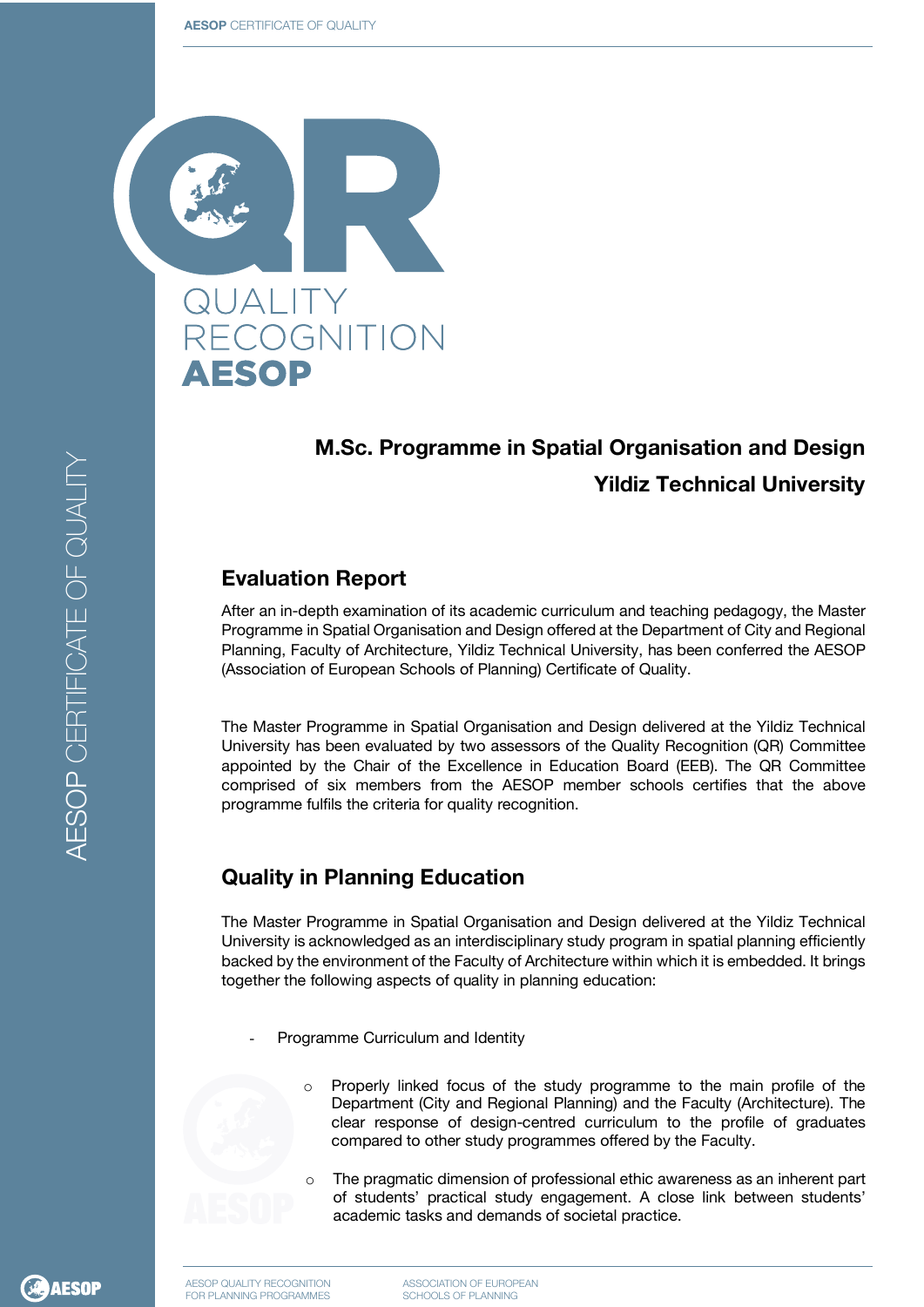

- $\circ$  Understanding of contemporary societal change through the development of students' individual awareness about their own role as experts for spatial organisation and design.
- Principles of Pedagogy
	- $\circ$  Capitalising the potential of interdisciplinary staff and its pedagogical competences through encouraging the reflection on disciplinary biases.
	- o Best practice example of student/alumni/employer's engagement by enabling its members to develop stronger relations with the university's community, find mentorship and gain access to new professional networks.
	- o Fostering active and independent learning by providing the freedom to students when selecting the research topics within the given framework. Exploiting students' knowledge and skills from different disciplinary backgrounds to achieve mutual learning through group work, studio project, open debates, and exchange with practitioners.

The AESOP Certificate of Quality and this Evaluation Report are valid for a period of six years (2020-2026)

**Daniel Galland** *Chair* AESOP Excellence in Education Board

Millely

**Ana Peric** *Assessor* AESOP Quality Recognition **Committee** 

**Maros Finka** *AESOP President* AESOP Quality Recognition **Committee**